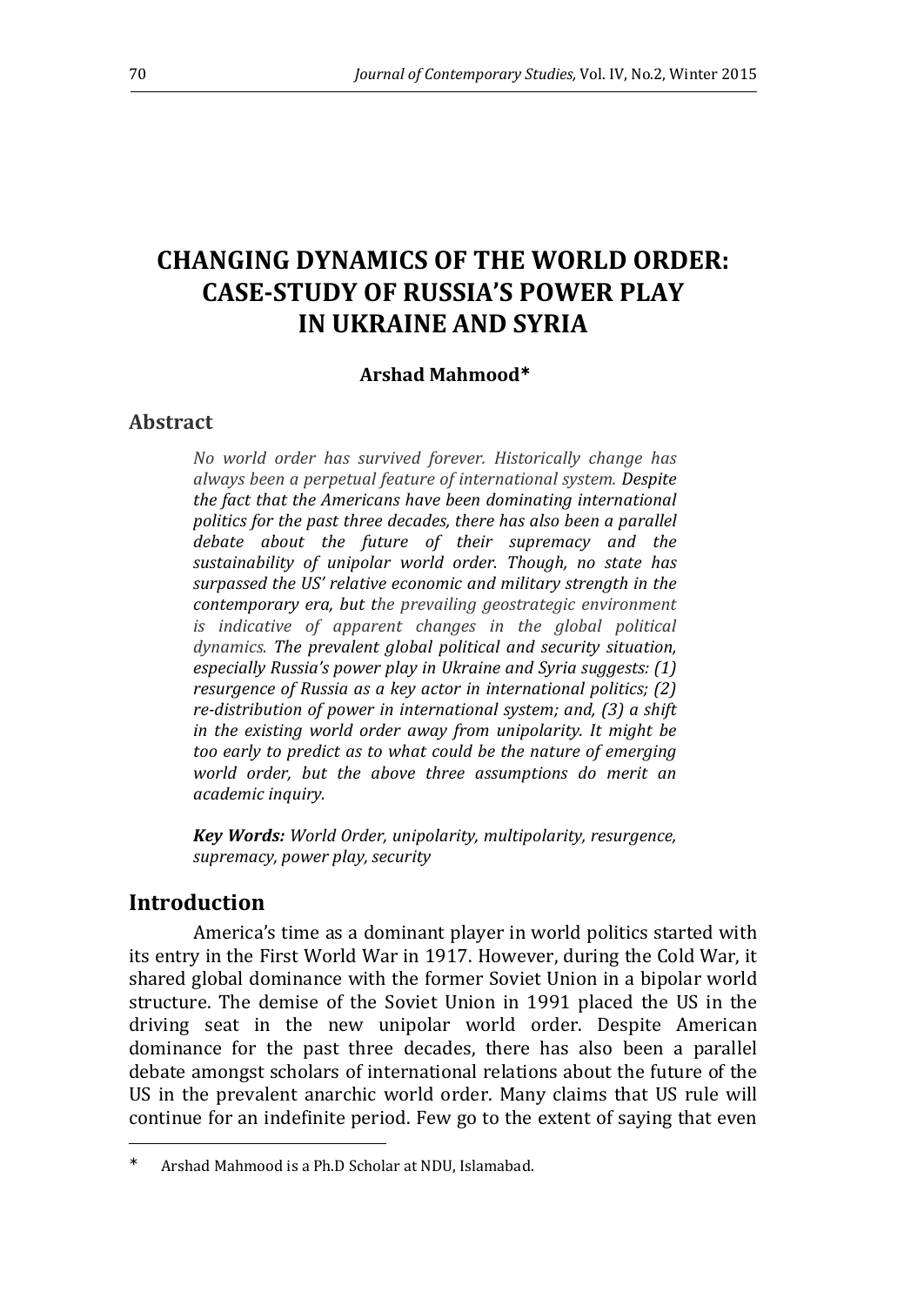the 21st century belongs to America. Some analysts regard 1991 as the possible date for the beginning of the American century when it became the only nation able to project military power on a global scale.<sup>1</sup>

Political philosophers from the Liberal school of thought claim that the American century is not yet over. Conversely, pundits of the Realist paradigm indicate visible signs of an American decline. Where Ian Bremmer pens down as many as five reasons for the continuity of Washington's rule,<sup>2</sup> Noam Chomsky argues with firm conviction that US power has been diminishing.3 There is yet a third opinion group, led by Fareed Zakaria, which claims that the US may not be losing its absolute power, but at the same time, a number of other powers are emerging on the political globe.<sup>4</sup>

According to David Singer, a state's power is determined by its capabilities and intentions. The US dominance for three decades has been marked by its supremacy in military and economic capabilities, besides its will (intentions) to rule the world order. Though no state has surpassed the United States' relative economic and military strength during this era, political analysts have been focusing their discussion on three powers as potential threats to US dominance. Since European countries and China either lack capabilities or will, they pose no serious threat to the US. However, Russia is the only country which has shown its eagerness to reclaim its place in international politics while demonstrating its power in Ukraine and Syria in the recent past.

Ever since the dramatic events between 1989 and 1991, the Republic of Russia, considering itself as the legal heir of the former Soviet Union, has been in search of its lost identity and a renewed role in the world arena. While many, representing the nationalist school of thought, have been arguing that Russia should remain associated with its historic legacy of Marxism-Leninism; others, from the liberal school, believe that the republic should forget its past and open a new chapter of cooperation with the West. There is, however, a third viewpoint prevailing in the Russian elite which suggests adopting a middle course of action, i.e. cooperating with the West while not compromising on Russia's imperial legacy. A critical analysis of Russia's foreign policy in the post-Cold War era suggests that their leadership has been following a consistent policy of Russia's assertiveness on the world stage. Struggling to recover from the breakup of the Soviet Union, their elite developed a deep-seated desire to re-emerge as a "Great Power."

<sup>1</sup> Joseph S. Nye, *Is the American Century Over* (Cambridge, Polity Press, 2015), 4.

Ian Bremmer, "These are five reasons why the US remains the world's only superpower," *Time,* May 28, 2015.

<sup>3</sup> Noam Chomsky, "Losing the world: American decline in perspective, Part-1," *The Guardian,* February 14, 2012.

<sup>4</sup> Fareed Zakaria, "The Future of American Power," *Foreign Affairs,* May/June 2008: 42- 43.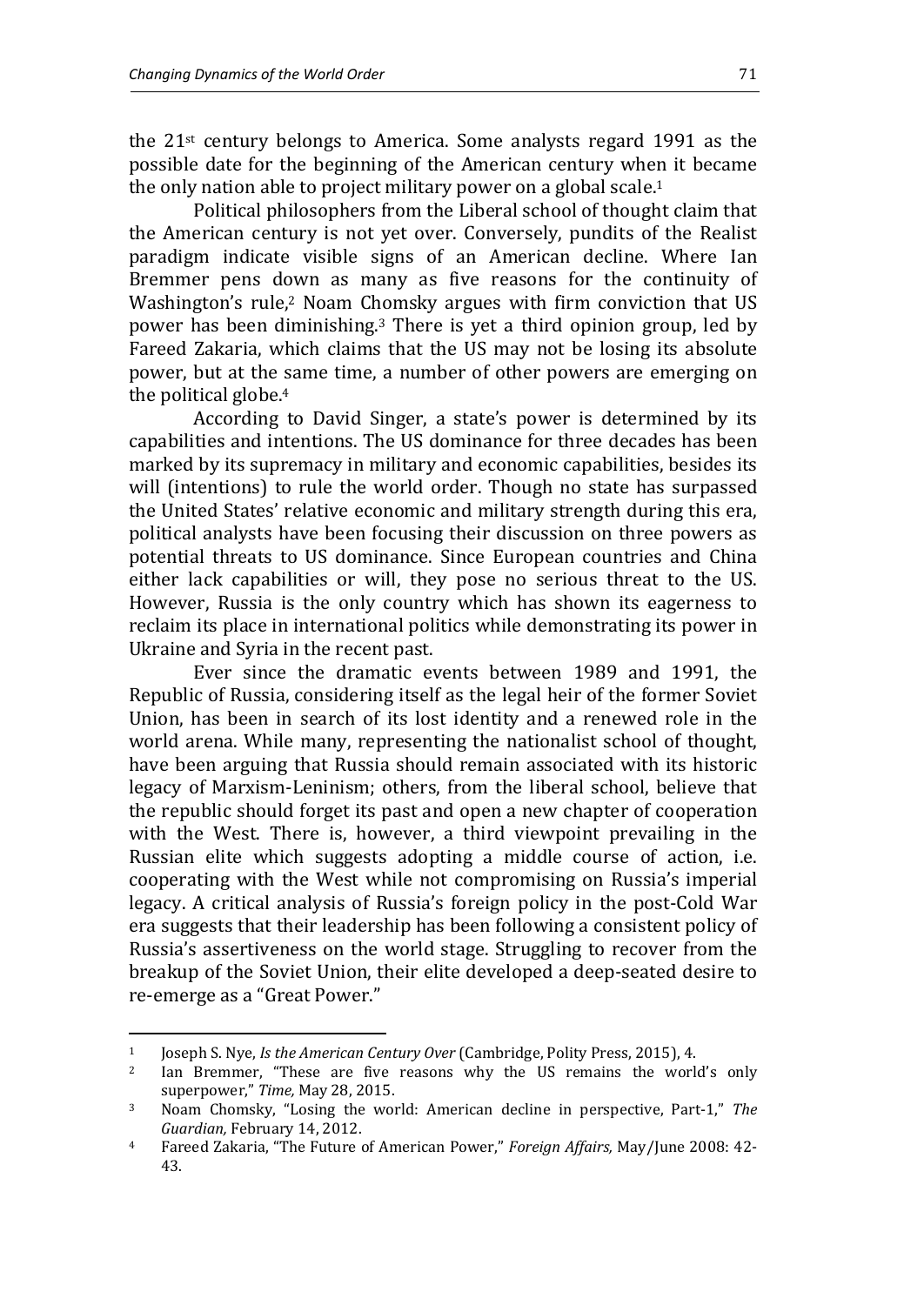An assessment of the Russian post-Cold War character from its military actions in Chechnya (1996) and Georgia (2008) to the recent power play in Ukraine and Syria, suggests that Russia has never accepted the unipolar world order and its relegation to the status of an ordinary power. Since the recent past, the Republic of Russia has been on the forefront of global *realpolitik*, gaining the attention of all international powerbrokers. Russia's intervention in Ukrainian domestic politics, especially the episode of the annexation of Crimea, brought the US and the West to a crossroads of their foreign policies. Before the global actors could formulate a befitting response to the Ukrainian crisis, Russia started demonstrating its muscle in the Syrian theatre.

The prevalent global political and security situation, especially the ongoing situation in Ukraine and Syria, suggests three probabilities: (1) resurgence of Russia as a key actor in international politics; (2) redistribution of power in the international system; and, (3) a shift in the existing world order away from unipolarity towards multipolarity. It might be too early to predict as to what could be the nature of the emerging world order, but the above three assumptions do merit an academic inquiry. This paper is an attempt to examine this unfolding trend.

Hypothesizing that Russia's power play in Ukraine and Syria is indicative of a global power shift away from unipolarity, the following questions agitate the researchers' mind: Is the US dream of global dominance during the 21st century over? Does the unipolar moment of the world order cease to exist with military intervention and power play of a resurgent Russia in Ukraine and Syria? What is the role of Russia in the emerging trends of the global political canvas? What would be the nature of the new international order and what would be the place of Russia in the new system? And, will the new global power structure ensure international peace and stability?

### **Inconsistent Behaviour of Global Architecture**

The world system has always been subjected to perpetual change. Henry Kissinger was not wrong in saying that "no truly global 'world order' has ever existed."5 Almost all pundits of international politics – including Hans Morgenthau and Friedrich Kratochwil - share a common view, namely that the Peace Treaty of Westphalia gave birth to the modern state system.6 They argue that as such, there existed no such world system in the pre-Westphalian era. As the world was organized into city-states,

<sup>5</sup> Henry Kissinger, *World Order : Reflection on the Character of Nations and the Course of History* (New York, Penguin Group, 2014). 2.

<sup>6</sup> H. Morgenthau *Politics Among Nations,* 4th Edition, (New York, Alfred Knopf, 1967), 299, and F. Kratochwil, "Of Systems, Boundaries and Territoriality: An Inquiry into the Formation of the State System," *World Politics* 34no 1 (1986): 27-52.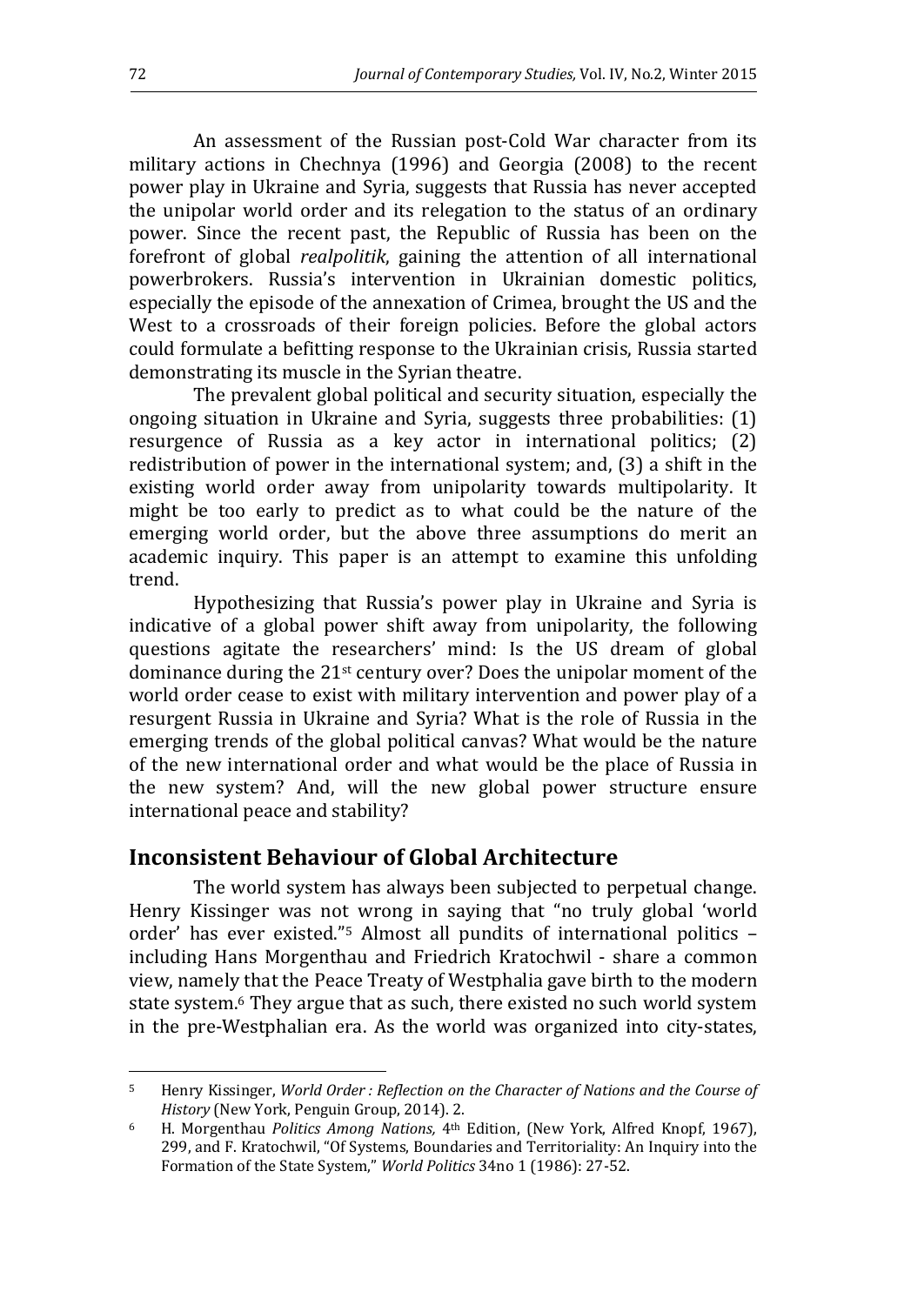relations within political units were controlled by various empires such as those led by the Persians, Romans, Arabs, Chinese, Moguls, Mayans, Aztecs etc. With no or a vague concept of defined boundaries and sovereignty, there prevailed neither anarchy nor hierarchy in the international system. It could best be described as an 'anarchic' world order. Furthermore, in the absence of any global political actor and tussle for tilting the balance of power in their favour, there existed non-polarity in the global architecture. Different forms of supranational religious clergies – especially the Catholic Church in Medieval Europe – and a complex mosaic of subnational and transnational entities with independent military capabilities, defined the primitive international composition.

Certain historians, such as Martin Wight, identify the commencement of an evolutionary process in the global political architecture with the Peace Treaty of Westphalia in 1648. It just materialized as a result of massive human suffering in Europe and especially the failure of Church reforms in late 15<sup>th</sup> century.<sup>7</sup> The Peace of Westphalia (1648), besides introducing the concept of sovereignty to a newly emerged state system, also triggered a political tussle amongst states to play a leading role in world politics. Since no political actor was in a position to play a decisive role on the basis of its military and economic capabilities, power remained diffused.

Modern day theorists recall the period from 1648 to 1945 as an era of multipolarity – even, some historians, like Thomas M. Magstadt, regard it as a "classical multipolar system" – where the classical balance of power prevailed in Europe. In the multipolar world order, the Great Powers status was enjoyed by Great Britain, France, Russia, Prussia (later Germany), Austria-Hungry, Spain, and Sweden.<sup>8</sup>

The era of multipolarity lasted for about three centuries. The end of World War II also marked the end of European, especially Great Britain's, dominance in world affairs. Due to the failure of war-torn European powers in sustaining the status quo, two new players – the US and the USSR – emerged in the international system. The next half of the century remained subjected to a bipolar world order with its basic character of a Cold War between the two superpowers.

This bipolarity in the international system was sustained for about half a century before the world witnessed the demise of the world's largest Communist empire. Fukuyama was not content with just being a witness to the end of the Cold War and the commencement of the unipolar moment; rather he termed it as the 'end of history': that is, the end point of mankind's ideological evolution and universalization of Western liberal

<sup>7</sup> M. Wight, "The Origins of Our States-System: Chronological Limits," in H. Bull (ed.), *Systems of States,* (Leicester, Leicester University Press). 129-152.

<sup>8</sup> Thomas M. Magstadt, *Understanding Politics: Ideas, Institutions and Issues* Belmont, (Belmont, Cengage Learning, 2013). 478.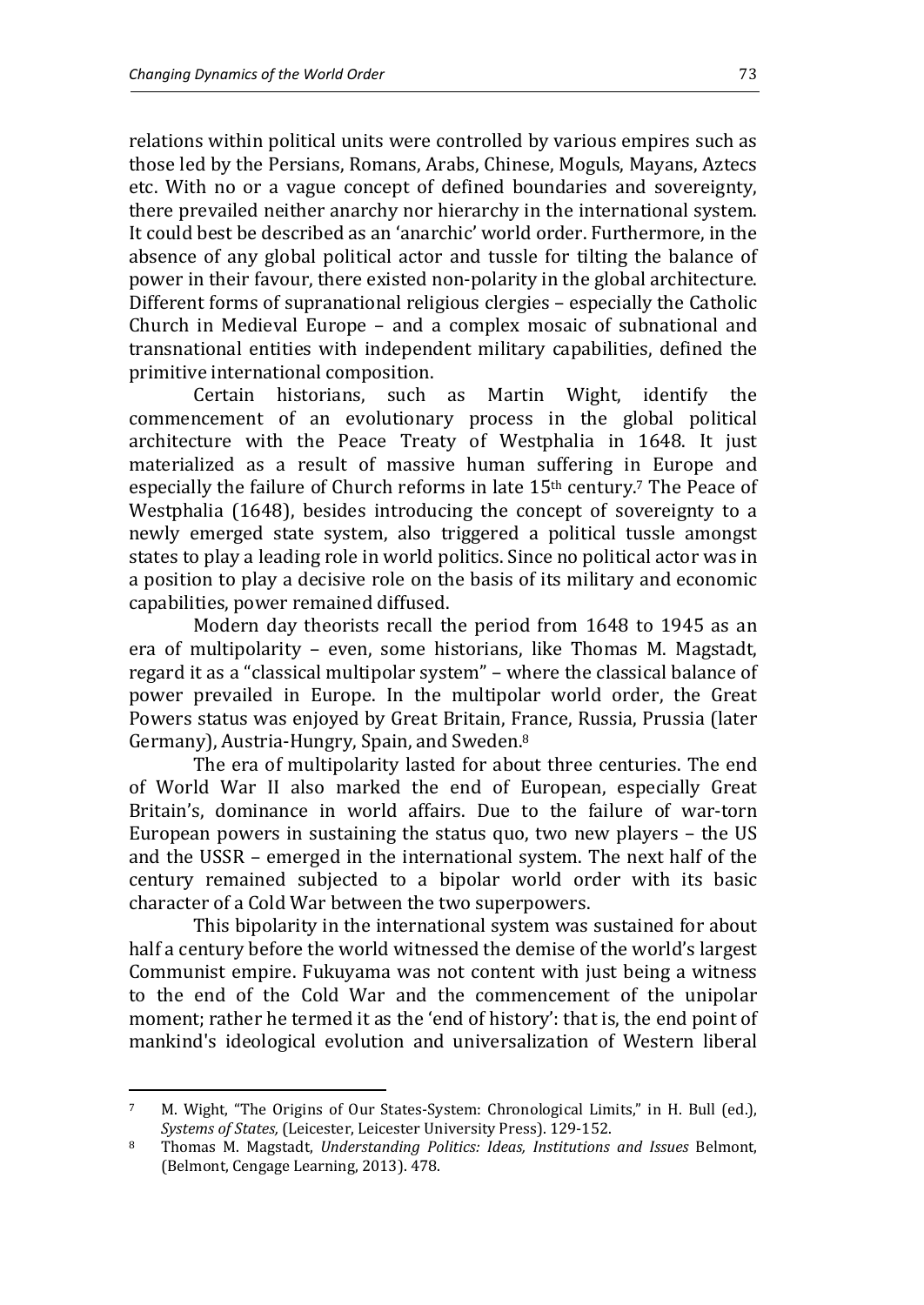democracy as the final form of human government.9 Whether the empirical evidence of the post-Cold War era confirmed his hypothesis or not, the one thing, which is clear, is that the unipolar moment has since been marked with US supremacy in all spheres of global politics.

# **Sustainability of Prevalent Unipolarity**

The international scholarly community, besides discussing which kind of system is comparatively beneficial for global peace and the system's stability, has also been involved in a scholarly debate on the sustainability of American rule. The main questions agitating the minds of political thinkers include the following: firstly, for how long shall American supremacy in international order prevail; and, secondly, is American supremacy declining?

Academics from both the Realist and Liberal schools of thought share different opinions. Josef Joffe and William C. Wohlforth argue that US dominance is not declining. Joffe declares the US as the default power because there is nobody else with the requisite power and purpose.<sup>10</sup> Whereas, for Wohlforth, American supremacy would sustain for decades as it has no rival in any critical dimension of power $11$  and enjoys a much larger margin of superiority over other states.

A number of critics, like Christopher Layne and Richard Haas, claim that the US is losing its power in world politics. Layne considers the US claim of its hegemonic exceptionalism as weak and argues that hegemony cannot endure indefinitely.12 Haas, on the other hand, predicts that "the international politics of the twenty-first century would be dominated by dozens of actors possessing and exercising various kinds of powers."<sup>13</sup>

There is yet a third school of thought, which proclaims a relative decline in US supremacy. Fareed Zakaria contends that today we are passing through yet another power shift of the modern era – "the rise of the rest" – and entering into a post-American world. <sup>14</sup> Joseph Nye also shares a similar opinion but draws a different analogy of power

l

<sup>9</sup> Frances Fukuyama, *The End of History and the Last Man.* (Simon and Schuster, 2006), 31.

<sup>10</sup> Josef Joffe, "The Default Power: The False Prophesy of American's Decline," *Foreign Affairs,* Sept/Oct 2009 https://www.foreignaffairs.com/articles/united-states/2009- 08-17/default-power.

<sup>11</sup> Stephen G. Brooks and William C. Wohlforth, "American Primacy in Perspective," *Foreign Affairs,* July/August 2002. 23.

<sup>12</sup> Christopher Layne, "The Unipolar Illusion Revisited," *International Security,* Vol. 31, No. 2 (Fall 2000). 37.

<sup>13</sup> Richard N. Haass, "The Age of Non-polarity: What Will Follow U.S. Dominance'' *Foreign Affairs,* May/June 2008. https://www.foreignaffairs.com/articles/united-states/2008- 05-03/age-nonpolarity.

<sup>14</sup> Fareed Zakaria, *"The Future of American Power," Foreign Affairs,* May/June 2008, 42- 43.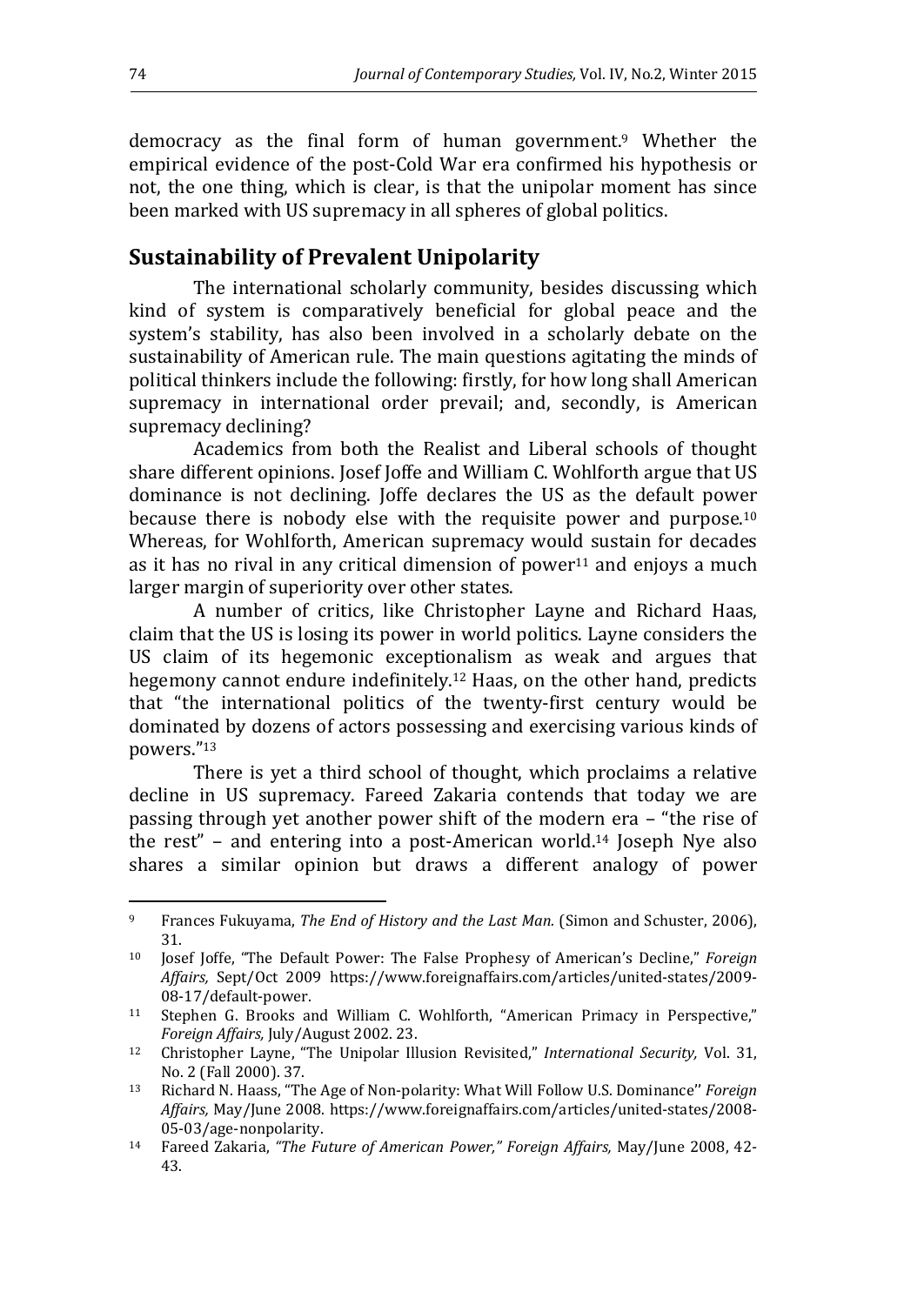distribution in the world. He maintains that the distribution pattern of power in the world resembles a "three-dimensional chess game." At the top of the chessboard, the US maintains unipolarity by virtue of its military power. In the middle, there is multipolarity in economic power among the US, China, Japan, Europe and other emerging nations. Finally, at the bottom of the chessboard, power is widely diffused among various nonstate actors, presenting no sense of polarity or other such clichés.<sup>15</sup>

# **The Potential Challengers**

The other query stirring the mind of the researchers is regarding the potential contenders for power in the post-American era. David Singer claims that a state's threat perception constitutes both its estimated capabilities and estimated intentions. He expresses this by establishing a quasi-mathematical relationship: "Threat Perception=Estimated Capability X Estimated Intent."16 Some also present the equation as Threat Perception = Estimated Capabilities + Estimated Intent. The US global dominance for three decades clearly demonstrates US intentions to rule the world, besides its supremacy in military and economic capabilities. The other contenders lack in either capabilities or intent.

European states like the UK, France, and Germany, are perceived as being neither capable nor willing to defy the US in the near future. To many scholars China, by virtue of its unprecedented economic rise, is capable of posing a threat to the US political monopoly; but it has not given any strategic signals to disturb the global status quo. The Chinese leadership, rather, has long been harping on the theme of its "harmonious and peaceful rise."17 Contrary to both the above examples, Russia is the only country, which has shown its eagerness to reclaim its lost status in international politics. There is, however, a big question mark on Russia's capability to alter the world order. The recent developments in Ukraine and Syria in which Russia has expounded its military might have forced world leaders and analysts to review their conjectures about Russia.

# **Recent Developments and Russia's Power Play**

l

Historically, Russia has fought many wars with Europe and remained an archrival of the US in a bipolar world order. The Napoleonic Wars, the two World Wars, and the Cold War all dealt, at least in part, with the status of Russia and its relationship with rest of Europe.18 By virtue of

<sup>15</sup> Joseph S. Nye, *Is the American Century Over* (Cambridge, Polity Press, 2015), 4.

<sup>16</sup> David Singer, "Threat-perception and armament-tension dilemma," *The Journal of Conflict,* March 1958; 2, 1; ABI/INFORM Global. 94.

<sup>17</sup> Sujian Guo et al (ed), *"Harmonious World" and the new China foreign policy* (New York, Lexington Books, 2008), 1.

<sup>18</sup> George Friedman, *The Next 100 Years: A Forecast for the 21st Century,* (London, Allison & Busby, 2010), 101.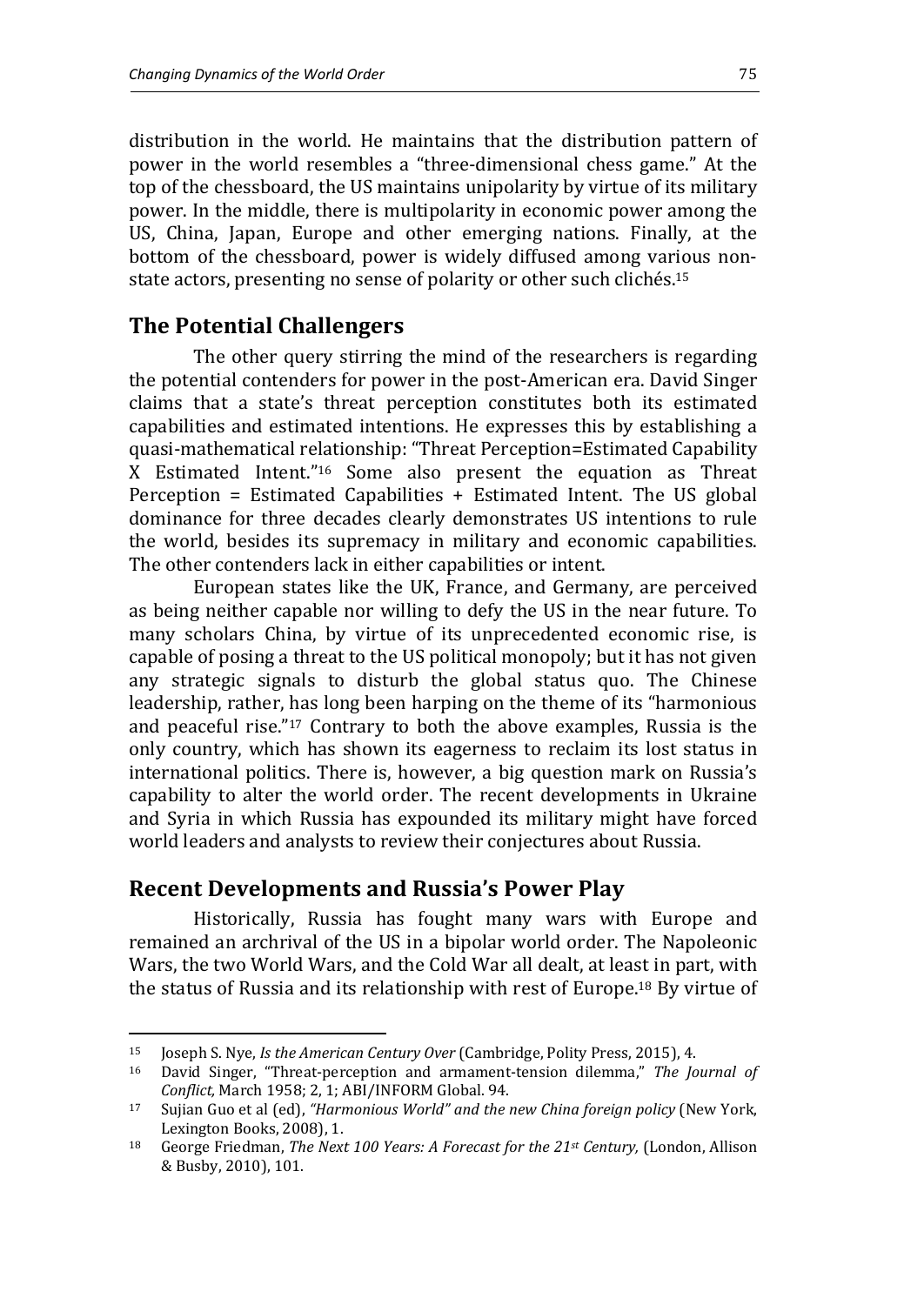its huge size and possession of immense natural resources, Russia has always been a lucrative target of other powers for military adventures. Empirical evidence suggests that invaders were either defeated by Russia or were so exhausted from fighting them that someone else defeated them.<sup>19</sup>

The disintegration of the Soviet Union was a great shock for Russia as it had been an equal partner of the US in power sharing during the bipolar world order. Most analysts, especially in the West, considering Russia out of the power-game, argued that it was left with no role to play in future world politics. The recent developments in Ukraine and Syria have come as a setback to their hypothesis, where Russia, demonstrating its political resurgence, has directly challenged US supremacy in regional and international decision-making. An analysis of Russian involvement in both Ukraine and Syria is instructive in identifying visible changes to the existing unipolar world order.

# **The Case-Study of Ukraine**

#### **Historical perspective**

Historically, Ukraine had to struggle for about three centuries to become an independent country. After remaining part of many dynasties, Ukraine fought its War of Independence (1917-1921), resulting in the establishment of a Ukrainian republic which later joined the Soviet Union. The USSR had always kept Ukraine within its geopolitical ambit because of its extremely high wheat production, a transit route for Russian gas supply line to Europe, and the presence of the headquarters of Russian Black Sea Fleet in the Ukrainian city of Sevastopol. In 1953, Nikita Khrushchev came into power. He belonged to a small village close to the Ukrainian border and in order to alleviate Ukraine's sufferings, he gifted Crimea to Ukraine. Khrushchev, however, never visualized the collapse of the Soviet Union and Ukraine becoming an independent country.

#### **Recent crisis**

The root cause of the prevailing crisis can be traced back to November 2013, when Ukrainian President Viktor Yanukovych refused to sign a free-trade agreement with the EU under pressure from Moscow. It resulted in violent countrywide demonstrations. This was followed by the impeachment of the president by the Parliament on February 22, 2014, and the installation of an interim government. The dethroned president, in order to avoid his arrest, escaped and appeared in a press conference in southern Russia on February 28, 2014. This, in fact, marked the beginning of Russia's intervention in Ukraine. The next day, Russia's parliament passed a resolution regarding deployment of Russian forces in Ukraine.

l 19 Ibid.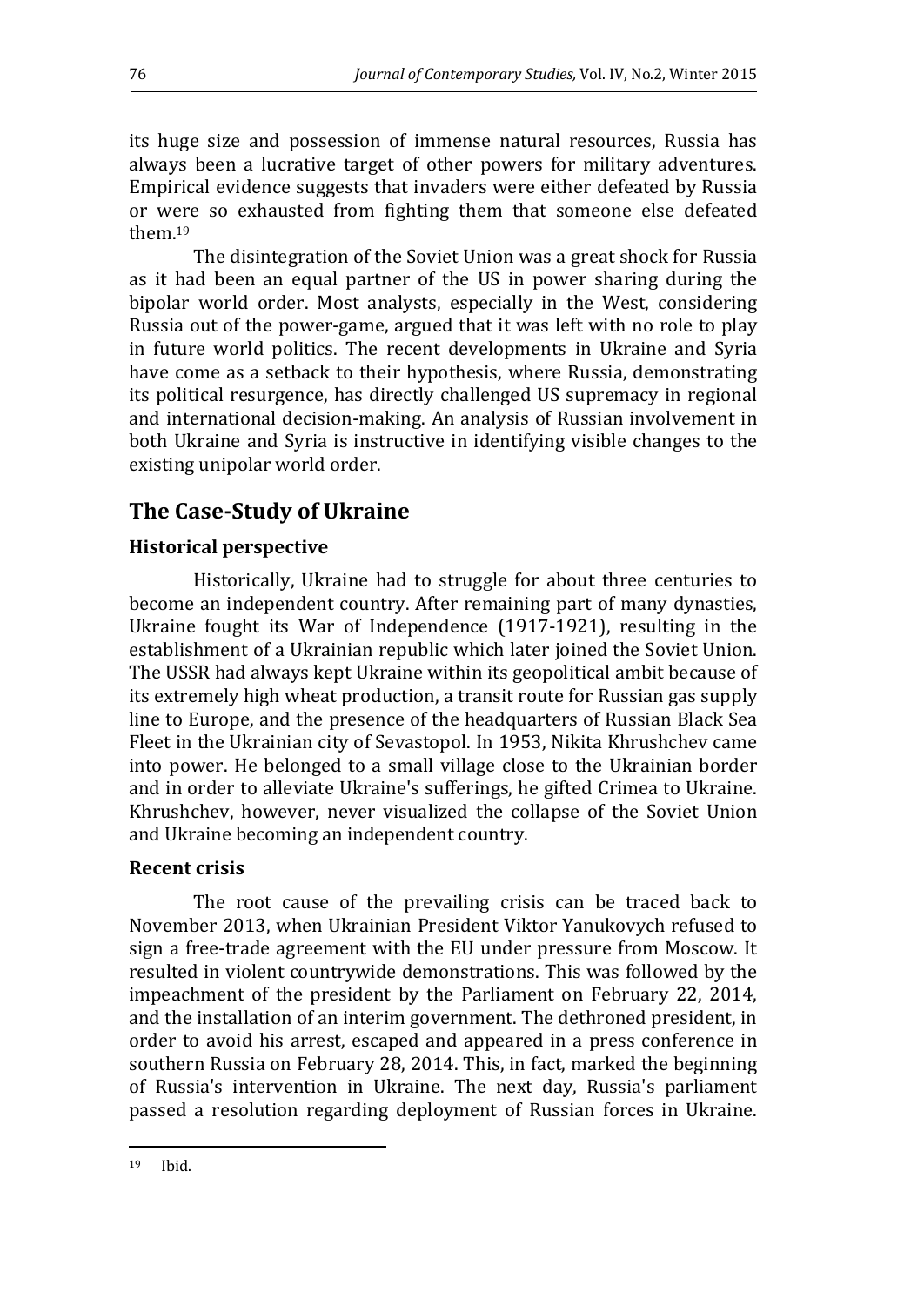This was succeeded by the Russian army's annexation of the Crimean Peninsula.

On March 16, 2014, Russia held a referendum in Crimea over its fate. Over ninety-seven percent Crimean citizens voted in favour of joining Russia. Analyzing Russia's strident claim of Crimea's "right of return" and the methodology adopted in organizing the referendum, one can simply argue – in a Realist paradigm – that in the international arena, principles are decided by power.

The return of Crimea, though, went unchallenged as the international community remained divided on initiating any response against Russia. Yet the pro-Western Ukrainian regime has remained a constant source of concern for Moscow. Some international relations scholars, like Mearsheimer, have argued that the Kremlin considered the prospect of losing Ukraine to the West a disastrous external security threat, especially if Ukraine were offered NATO membership.20 This prompted Putin to support the rebel groups in Eastern Ukraine which is – by all definitions – the direct military commitment of Russia in neighbouring Ukraine.

Although Putin has partially succeeded in achieving his long-term objectives in Ukraine and the establishment of a pro-Russian government, the turmoil in Eastern Europe still haunts policymakers in the US.

### **The Case Study of Syria**

The prevailing security situation in Syria and Iraq has also been one of the contributing factors in altering the global power-sharing equation. Besides proving to be a bloody battlefield of Russian and US-led proxies, the case-study of the two countries is also a classical example of convergence and divergence of great powers' interests, showing their conflicts and cooperation in the same theatre of war. An analysis of the Syrian crisis is vital in understanding the changing dynamics of the prevailing geopolitical environment.

#### **Genesis of the crisis and rise of ISIS**

 $\overline{a}$ 

The current grim situation in Syria is thought to be the by-product of the Arab Spring, but its roots can be traced back to the nineteenth century when the whole of the Middle East was part of either the British or French colonial empires. Syria houses a population that is 74 percent Sunni, 16 per cent Shiite – also called Alawites – and 10 percent Christian. It has been ruled by the Alawites since the 1920s when Syria became a French colony after the fall of the Ottoman Empire. There were, however, no sectarian issues in the country, especially during Hafez al-Assad's regime from 1970 to 2000. His son and the present incumbent Bashar al-

<sup>20</sup> Robert Person, "Here's why Putin wants to topple Ukraine's government, not to engineer a frozen conflict," *The Washington Post,* October 6, 2015.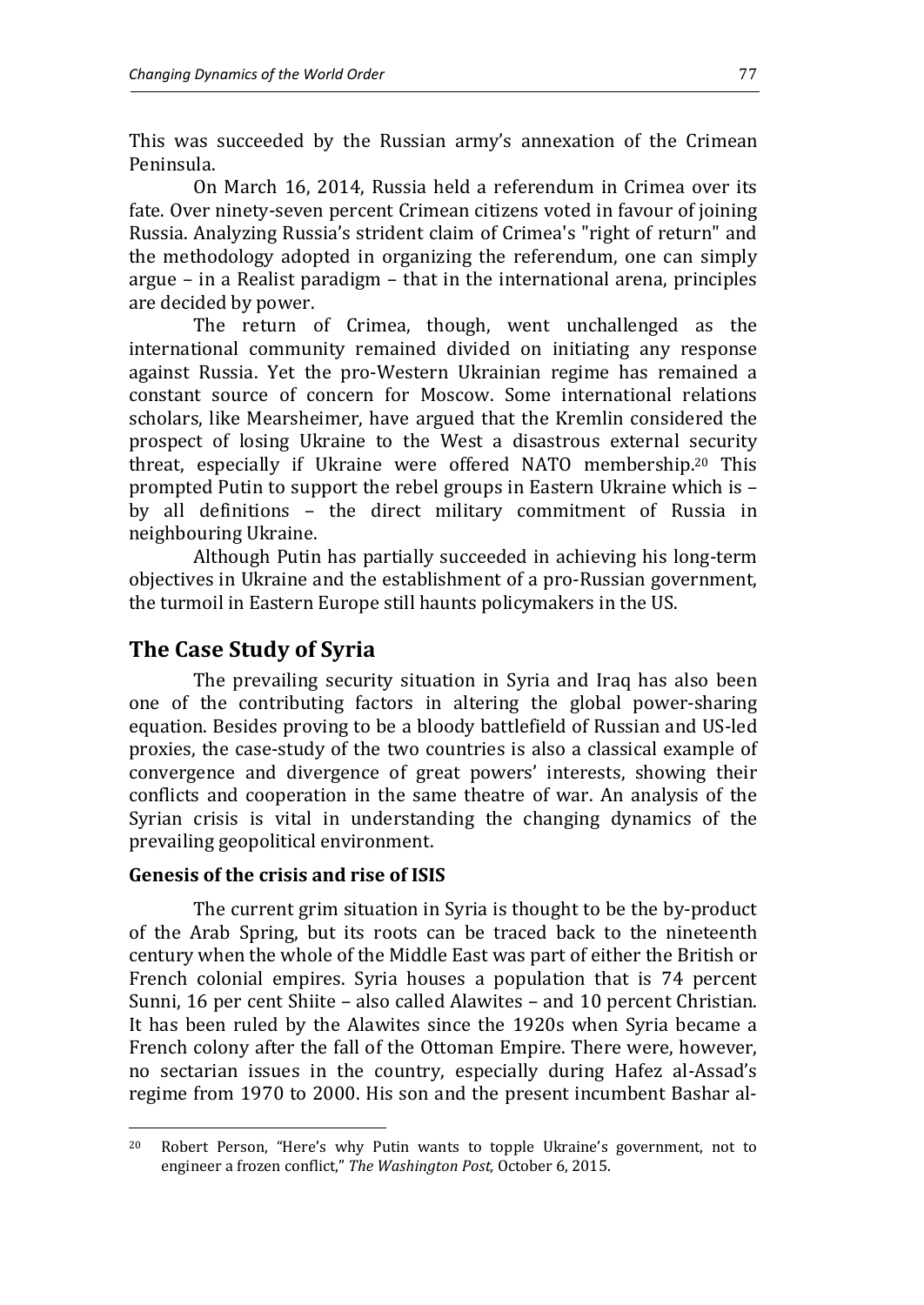Assad, conversely, lost the strategic balance by turning the Sunni population against his regime.

The demography of Syria's next-door neighbour, Iraq, is quite the opposite, where Shiite Muslims are in majority with 60-65 percent, against Sunni Muslims with 30-35 percent, of the total population. Historically, the Shiite were denied their right to govern as they opposed the British occupation of Iraq during the First World War, and the reins of power were delegated to the minority Sunni Arabs, by the Colonial Secretary, Winston Churchill. Any protest against the minority's rule in Iraq has been brutally suppressed. During Saddam's regime alone, half a million Shiites perished. The minority rule in Iraq ended with Saddam's ouster in 2003.

The present scenario in the Middle East, though, emerged from the Arab-Spring – ignited in Tunisia in 2011 as a political movement to overthrow authoritarian regimes - but its present picture is purely sectarian, which emerged due to the strategic linkage of the Arab-Spring with Sunni resistance movements.

Interestingly, the White House has been playing quite an opposing role in Iraq and Syria. While it has been supporting Sunni fighters against the Syrian Shiite regime, simultaneously it has also been supporting the Iraqi Shiite government in crushing Sunni militants. One thing which US analysts missed out was the strategic linkage of opposition Sunni groups both in Syria and Iraq fighting against their regimes. This strategic linkage of all interest groups provided an opportunity to radical groups to carve out ISIS and make the region a cockpit for conflicts.

#### **Present situation**

 $\overline{a}$ 

From the beginning of the revolt against President Assad in 2011, Syria has been a battleground for: (1) the US-led proxy, including Saudi Arabia, Turkey, Qatar and even Israel – all supporting the Syrian Sunni rebels to topple Assad; and, (2) the Sino-Russian led proxy constituting Iran and the states of Iraq and Syria – supporting Bashar al-Assad against the Sunni fighters.

The prevailing situation in Syria is even worse as allies – with different strategic objectives – lack a consensus on one common enemy to fight. The United States' biggest challenge is to build a coalition to fight against al-Assad, though not ISIS. US ally, Turkey, stands against al-Assad and ISIS, but in fact, wants to sort out the Kurds.21 Israel is threatened by Iran. Similarly, for Saudi Arabia – entangled with enemies on its periphery – a change of Assad's regime seems to be the last priority.

The footprints of Russian ground forces in Syria have been quite visible since August 2015, followed by rapid deployment of its Air Defence assets. As per the details, Putin and al-Assad signed an agreement of

<sup>21</sup> Luay Al Khateeb and Abbas Kadhim, "How to work with Russia in Syria," *Foreign Affairs,* October 18, 2015.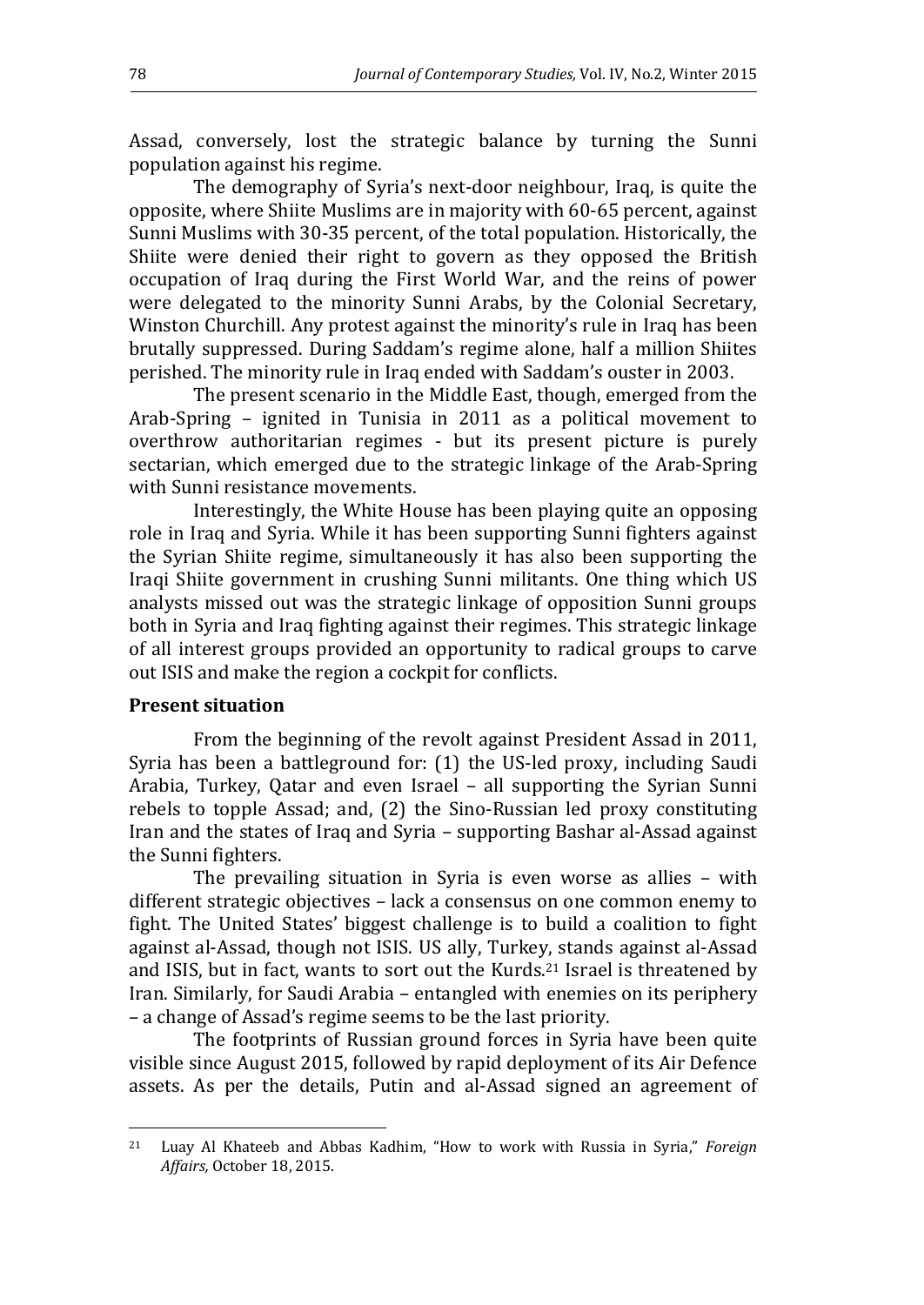military alliance between Moscow and Damascus in August 2015, granting a large degree of operational freedom to Russian forces in Syria.22 On September 30, 2015, Russia also started its air strikes against ISIS.<sup>23</sup> Consequently, the situation in Syria is at an all-time low. With more than half of its population displaced and 300,000 people dead, the civil war in Russia is the greatest catastrophe of our time.24 The failed US foreign policy in Syria has provided gaps to Russia to intervene.

### **Analyzing the Indicators of Change**

The Russian intervention in Ukraine's domestic politics and in Syria has extensive implications for the global political and security situation. The Structural or Neorealist Theory of International Relations presumes that in the anarchic international system, the distribution of power is measured by the number of great powers within the system. Furthermore, states act according to the logic of self-help, meaning they seek their own interest and will not subordinate their interests to those of other states. Almost all the proponents of neorealism, including Waltz and Mearsheimer, believe that states are power seekers looking to secure their vital security interests.

Russian power play in both Ukraine and Syria has multiple dimensions, once analyzed in the Neorealist paradigm. The same are discussed in the next section.

### **Revival of Russian Imperialism**

Ever since the collapse of Kremlin's Empire, Russians have been in search of their lost identity and a renewed role in the international community. Despite losing the "Great Power" status – replaced by the reference to Russia as "one of the leading centres of the contemporary world" and repeated mention of a "new Russia"25 – the notion of retrieving its position has remained an important goal of Russia's foreign policy. Russian elite perception – more specifically Putin's foreign policy philosophy of a resurgent Russia – promotes a global power shift and the emergence of a multipolar world, with Russia as one of the independent poles.<sup>26</sup>

<sup>22</sup> Ronald Oliphant and Louisa Loveluck, "Russian forces to stay in Syria 'indefinitely' under deal with Assad," *The Telegraph,* January 15, 2016.

<sup>23</sup> Kyle Orton and James Snell, "In Syria, Russia and Iran reap the harvest of Obama's failed foreign policy," *National Review*, October 1, 2015, http://www.nationalreview.com/article/424873/syria-russia-and-iran-reap-harvestobamas-failed-foreign-policy-kyle-orton-james.

<sup>24</sup> Ibid.

<sup>25</sup> Jeffrey Mankoff, *Russian Foreign Policy: The Return of Great Power Politics,* (Lanham, Rowman and Littlefield Publishers, 2009), 13.

<sup>26</sup> Dr Rémi Piet and Professor Roger E Kane eds., *Shifting Priorities in Russia's Foreign and Security Policy* (Surrey, Ashgate Publishing Ltd, 2014), 183.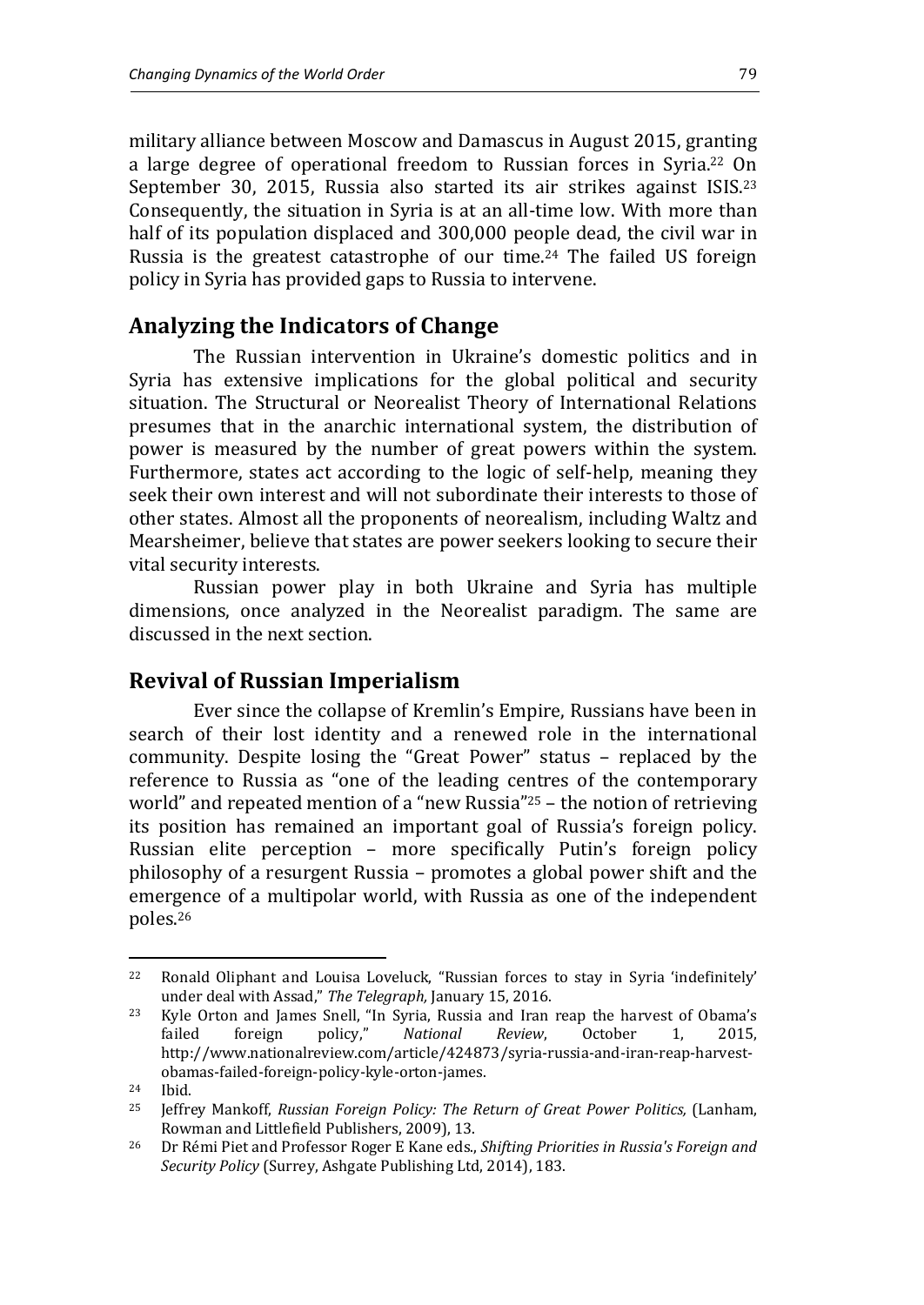Russia's first show of force after the demise of the Communist block was in Chechnya, in 1994 and 1999. The second major demonstration of their muscle was in 2008, with its military adventure in Georgia. In all three wars, Russia successfully achieved its strategic objectives. However, for the Western leadership – entangled in a world containing rogue states seeking nuclear weapons, rapidly growing China, and Al-Qaeda – Russia did not figure as a major threat.<sup>27</sup>

Recent developments in the neighbourhood of Russia i.e. Ukraine and the Middle East – more specifically in Syria, Iran and Iraq – suggest that Moscow is determined to tilt the global centre of gravity in its favour. With China and Iran by its side, Russia has successfully managed to achieve its strategic foreign-policy goal of re-emerging as a key player in world politics. Most importantly, with Beijing's partnership, Moscow views itself as a counterweight to Washington as the centre of global power and feels able to promote itself as a global "Great Power," one of the winners in the post-American world.<sup>28</sup>

### **Fault Lines in the US Myth of Exceptionalism**

The American leadership, bureaucracy and a large segment of academia have always propagated the theme of'American exceptionalism. The concept presumes that America's values, political system, and history are unique and worthy of universal admiration.29 Since long, the US elite has been contextualizing various strands of exceptionalism in the formulation and implementation of their foreign policy. The grim pictures of Ukraine and Syria have broken the US myth of exceptionalism. The phenomenon is worth analyzing from the three following perspectives:

Firstly, since 1991, the US has been investing heavily – nearly \$5 billion $30 -$  in Ukraine in, what they call, building democratic skills and institutions. It is presumed that the US, in February 2014, had supported a coup in Ukraine against the democratically elected government of President Viktor Yanukovych. President Obama, during an interview with CNN's Fareed Zakaria, acknowledged that Washington had "brokered a deal to transition power in Ukraine," thus admitting to a high level of

<sup>27</sup> Jeffrey Mankoff, *Russian Foreign Policy: The Return of Great Power Politics,* (Lanham, Rowman and Littlefield Publishers, 2009), 17.

<sup>28</sup> Dr Rémi Piet and Professor Roger E. Kane, eds., *Shifting Priorities in Russia's Foreign and Security Policy* (Surrey, UK: Ashgate Publishing Ltd, 2014), 184.

<sup>29</sup> Stephen M Walt, "The Myth of American Exceptionalism," *Foreign Policy,* October 11, 2011.

<sup>30</sup> "Brokering power: US role in Ukraine coup hard to overlook," *RT: Question more,* February 19, 2015, <https://www.rt.com/news/233439-us-meddling-ukrainecrisis/> (accessed October 31, 2015)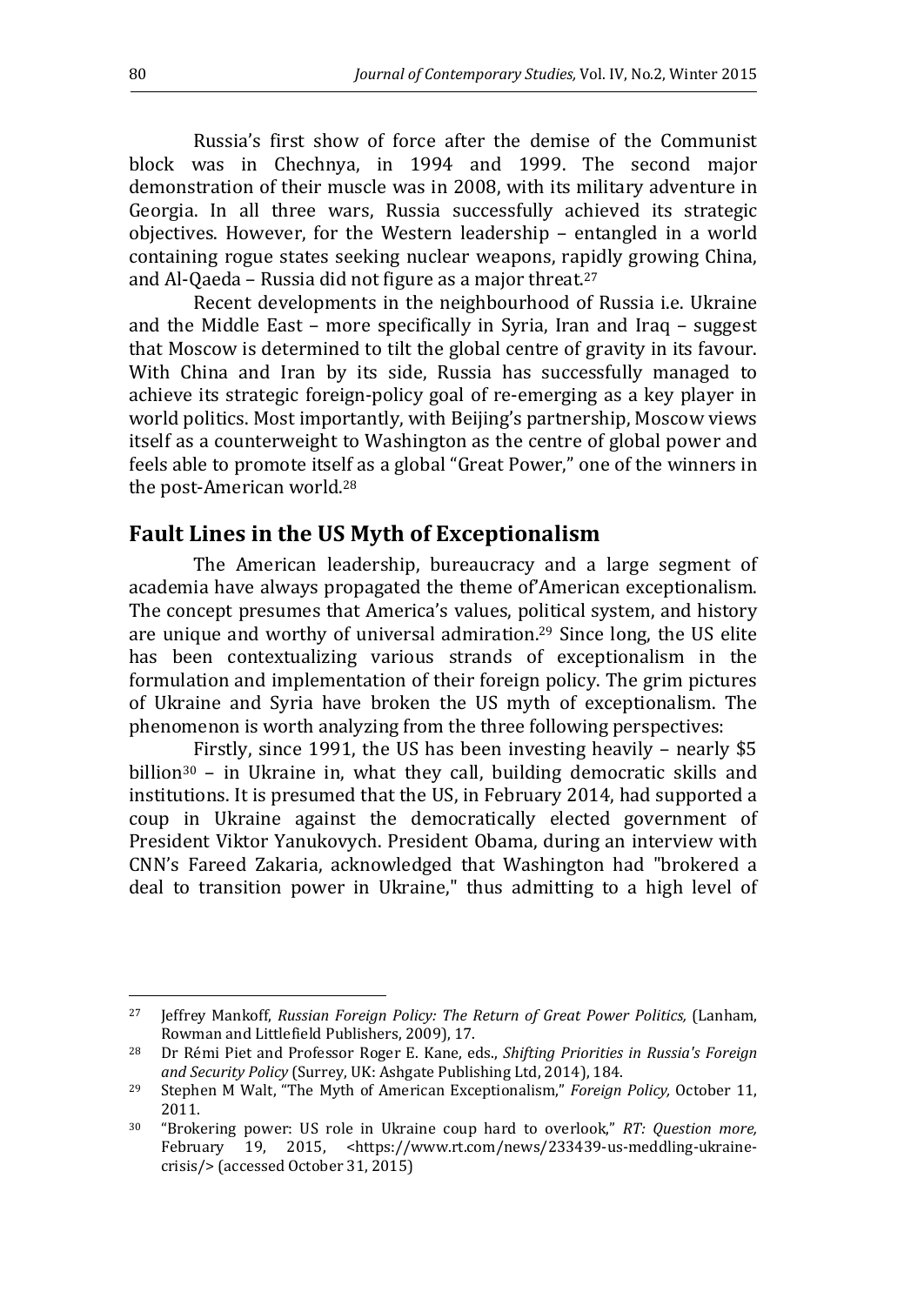l

democratic impropriety.<sup>31</sup> The rest is what the world has been witnessing since then.

The flawed US foreign policy in Ukraine has resulted in: (1) exposing the American myth of exceptionalism; (2) divulging cracks in their decision-making machinery; (3) proving the historic empirical evidences of US involvement in other nations' affairs; (4) driving the whole Eastern European region into a security crisis; and (5) failure to anticipate Russia's reaction and providing a justification to Putin to intervene in the name of securing its national interests.

Secondly, in the Syrian crisis, the US failed miserably on two accounts: in its long term "anticipatory intelligence" and policy failure. According to James Clipper, the Director of US national intelligence, analysts in the US had been reporting the emergence of ISIS and its "prowess and capabilities", but the White House administration failed to predict ISIS's will to fight. US policy in the Middle East can also be gauged from its outcome, as the whole region has become a hub of crises rather than stability.

Furthermore, the Obama administration seems to have no clearcut regional objectives. In Iraq, the US has been supporting the Iraqi government to crush Sunni rebels, whereas in Syria it has been aiding Sunni rebels in their fight against the Syrian State. Just quoting one example, for fighting against ISIS in Iraq, the US provides airstrikes to the ground forces of Qassem Suleimani, the commander of the Islamic Revolutionary Guard Corp's Quds Force (IRGC-QF). It may be worth mentioning that Suleimani is the Iranian General and mastermind who reshaped the Syrian war by forging an Iranian-Russian alliance in support of Assad.32 On the other side of the border in Iraq, while conducting bombings against ISIS and Al-Qaeda, the US has assured Iran that Assad would not be targeted. In short, Assad enjoys the US security guarantee. Further, the US is working in tandem, not only with forces sympathetic to Iran but with forces actively funded and directed from Tehran.33 In this pandemonium, rebels in both the countries are the only beneficiaries irrespective of their affiliation i.e. ISIS, Al-Qaeda or local militant groups.

Thirdly, US foreign policy toward Russia has also not been consistent since the end of the Cold War. The analysis of a riveting narrative about Russo-US relations since the Soviet collapse, through the

<sup>31</sup> "Obama openly admits 'brokering power transition' in Ukraine," *RT,* February 1, 2015, <https://www.rt.com/op-edge/228379-obama-power-transition-ukraine/>, (accessed October 31, 2015).

<sup>32</sup> Laila Bassam and Tom Perry, "How Iranian general plotted out Syrian assault in Moscow," *REUTERS,* October 6, 2015.

<sup>33</sup> Kyle Orton and James Snell, "In Syria, Russia and Iran reap the harvest of Obama's failed foreign policy," *National Review*, October 1, 2015, http://www.nationalreview.com/article/424873/syria-russia-and-iran-reap-harvestobamas-failed-foreign-policy-kyle-orton-james.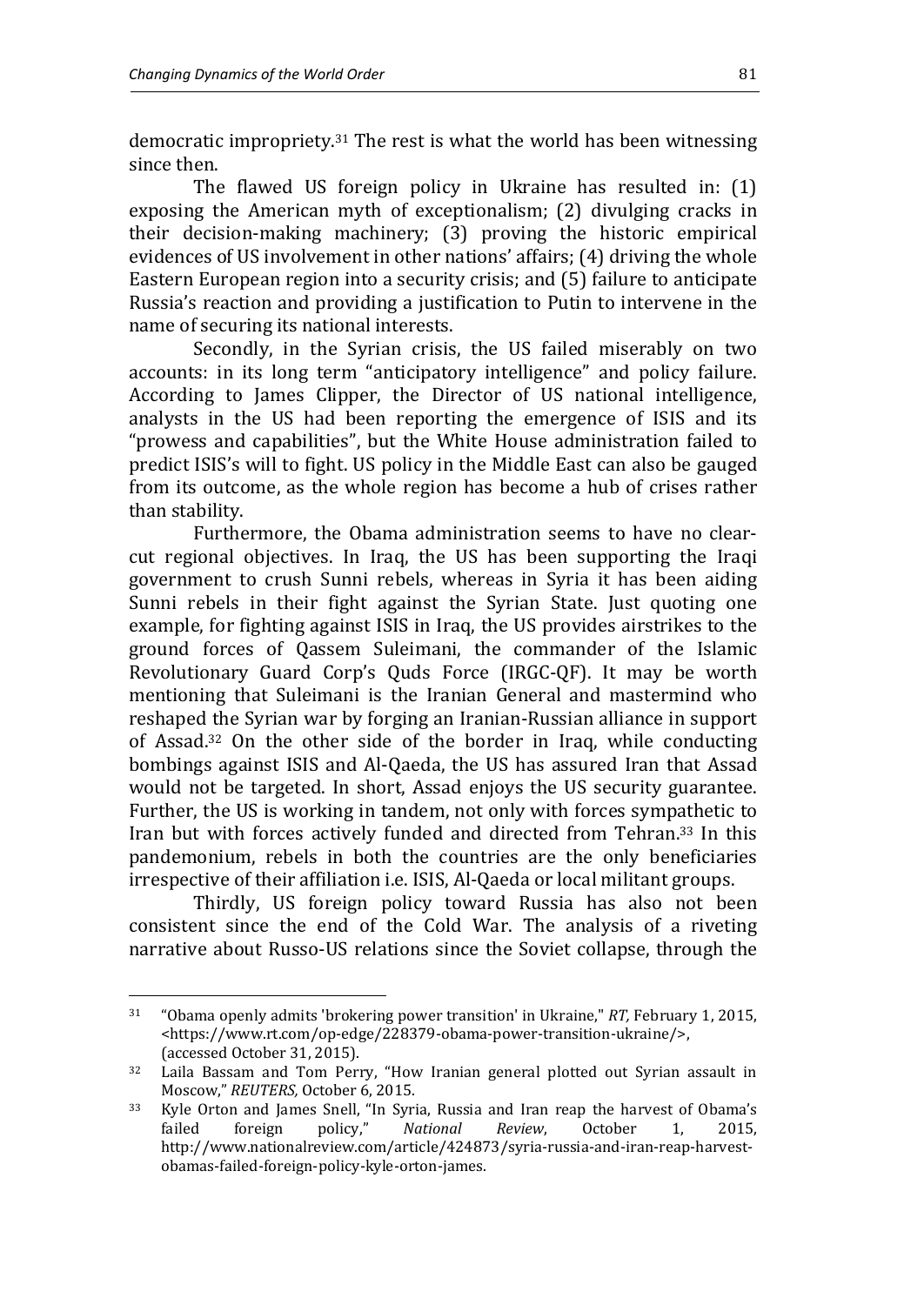Ukraine crisis, exposes many challenges in their bilateral ties. American presidents have repeatedly attempted to build a strong partnership with Russia on two accounts: (1) to shed the Cold War legacy of deep mistrust; and, (2) to acknowledge the significance of Russia because of its nuclear arsenal, its strategic location bordering Europe and Asia, and its ability to support or thwart American interests.

In the 1990s, Bush, following Nixonian Realism, encouraged Russia's integration into the West as he was preoccupied with sustaining global stability.34 Bill Clinton, inspired by Wilsonian Realism – which signifies a commitment to Wilson's so-called liberal internationalist vision, albeit with coercive 'neo-imperialist' unilateral teeth<sup>35</sup> – assumed that a democratic regime change in Russia would lead to a new strategic partnership, allowing for lower US defence budgets.36 When George W. Bush came to power, Russia initially never figured in the US policy. The tragic incidents of 9/11, however, brought them both close to each other but it proved to be only a short honeymoon, as a series of conflicting issues and different strategic interests marred their relations. Ever since Obama came into power, the US started following an over-ambitious Russian agenda of developing a pragmatic partnership on common issues like arms control, energy security, and terrorism.

Historic accounts of the past three decades reveal that none of the above policies proved successful. The major hindrance in their interstate relations remains to be the trust deficit, which could not be overcome by any of the leaders.

Angela Stent, an adviser on Russia under Bill Clinton and George W. Bush, argues in her book Limits of Partnership that the heart of the problem is the asymmetry in the two countries' economic and military strength, and the distance between their views of international realities; she states that their relationship will remain a limited and troubled one as long as these obstacles are left in place.<sup>37</sup>

### **Decline in US Relative Power**

l

Since the end of World War I, the US has emerged as the most dominant player in geopolitics. During World War II and the Cold War, the US maintained its supremacy. And, with the death of Communism in 1991, it has been enjoying the status of a sole superpower.

<sup>34</sup> P. Rutland and G. Dubinsky, "US foreign policy in Russia." in *US Foreign Policy,* eds*.* M. Cox, and D. Stokes, (Oxford: Oxford University Press, 2008,259.

<sup>35</sup> John M. Hobson, *The Eurocentric Conception of World Politics: Western International Theory, 1760-2010* (Cambridge, Cambridge University Press, 2012), 258.

<sup>36</sup> A.E. Stent, "America and Russia: Paradoxes of Partnership." in *Russia's Engagement with the West: Transformation and Integration in the Twenty-First Century,* ed. A. Motyl, et.al., (Armonk, N.Y. : M.E. Sharpe, 2005), 263.

<sup>37</sup> Robert Legvold, "Review of, 'The Limits of Partnership: U.S.-Russian Relations in the Twenty-first Century'." *Foreign Affairs,* March/April 2014.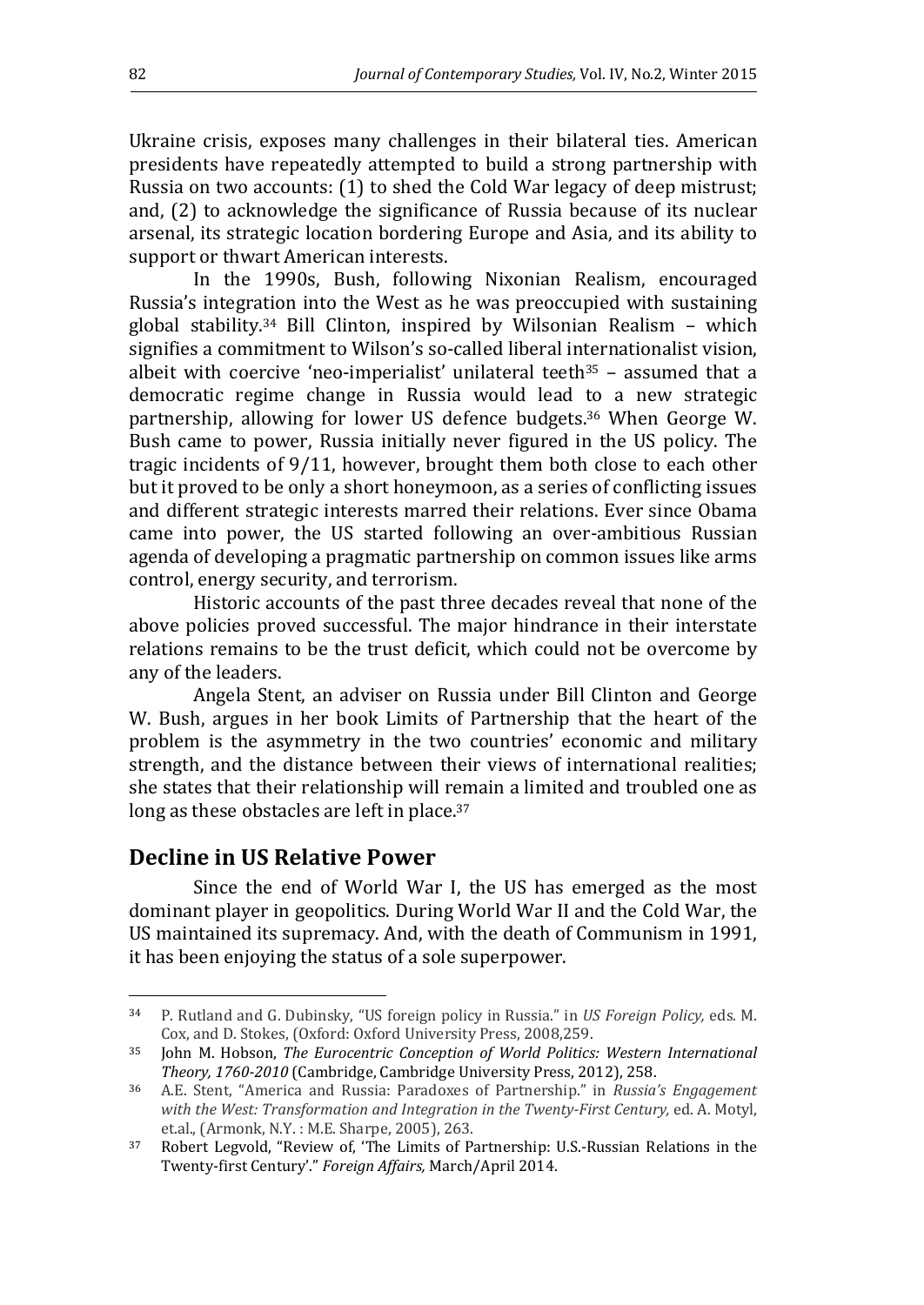In the post-Cold War era, US superiority has seen a consistent downfall. Soon after the US emerged victorious in the Gulf War (1990-91), its global position began losing strength. The subsequent two wars – Afghanistan, 2001 and Iraq, 2013 – also served as catalysts to the process. Obama, nonetheless, could partially succeed in damage-control. His regime has become a period of US global retrenchment, with more attention paid to the home base.<sup>38</sup>

Historically, the most common reason for huge defence spending by any great power has always been to influence the foreign policy behaviour of other nations. The US, though, still possesses the world's largest economy and most powerful military, but is it capable of moulding other states' behaviour? Certainly not, it cannot wage wars either against Russia over Ukraine or against China in the South China Sea. Even Iran and North Korea have well calculated that the US is not in a position to roll back their nuclear programme. As Chairman Mao long ago had characterized America as a "paper tiger,"39 the prevailing global scenario, especially the Ukrainian and Syrian crises, prove worthy of Mao's assessment.

#### **Rise of the Rest**

 $\overline{a}$ 

The history of world politics is quite fluid in nature. Many international actors of one era figure nowhere in a succeeding world order. The great powers of post-Westphalian times – Great Britain, France, Italy, and Germany – lost their status in the bipolar world. Similarly, the USSR ceased to exist in the prevailing unipolar international order.

The relative increase and decrease in the states' positions on the global canvas is a natural phenomenon. The post-Cold War accounts of global history reveal that a number of new actors have emerged in the world theatre. Notwithstanding the United States' absolute superiority in military and economic strength, the growth of the rest has created a shift in the global unipolarity. This rise merits evaluation from two dimensions, military and economic.

The military power of a country can best be judged from its military expenditures. A comparison of the defence budgets of selected international actors can help in assessing the growing military culture in states and their relative positions in the international order.

In 1990, the US spent approximately \$500 billion, whereas it's spending in 2014 was recorded at over \$600 billion. Though its current military budget is the world's largest (over 33 percent of the world total), yet on a comparative basis, the US has not shown much progress as

<sup>38</sup> Dmitri Trenin, *The Ukraine Crisis and the Return of Great Power Rivalry* (Moscow, Carnegie, 2014),12.

<sup>39</sup> Jing Li, *China's America: The Chinese View the United States, 1999-2000* (New York, University of New York, 2011), 119.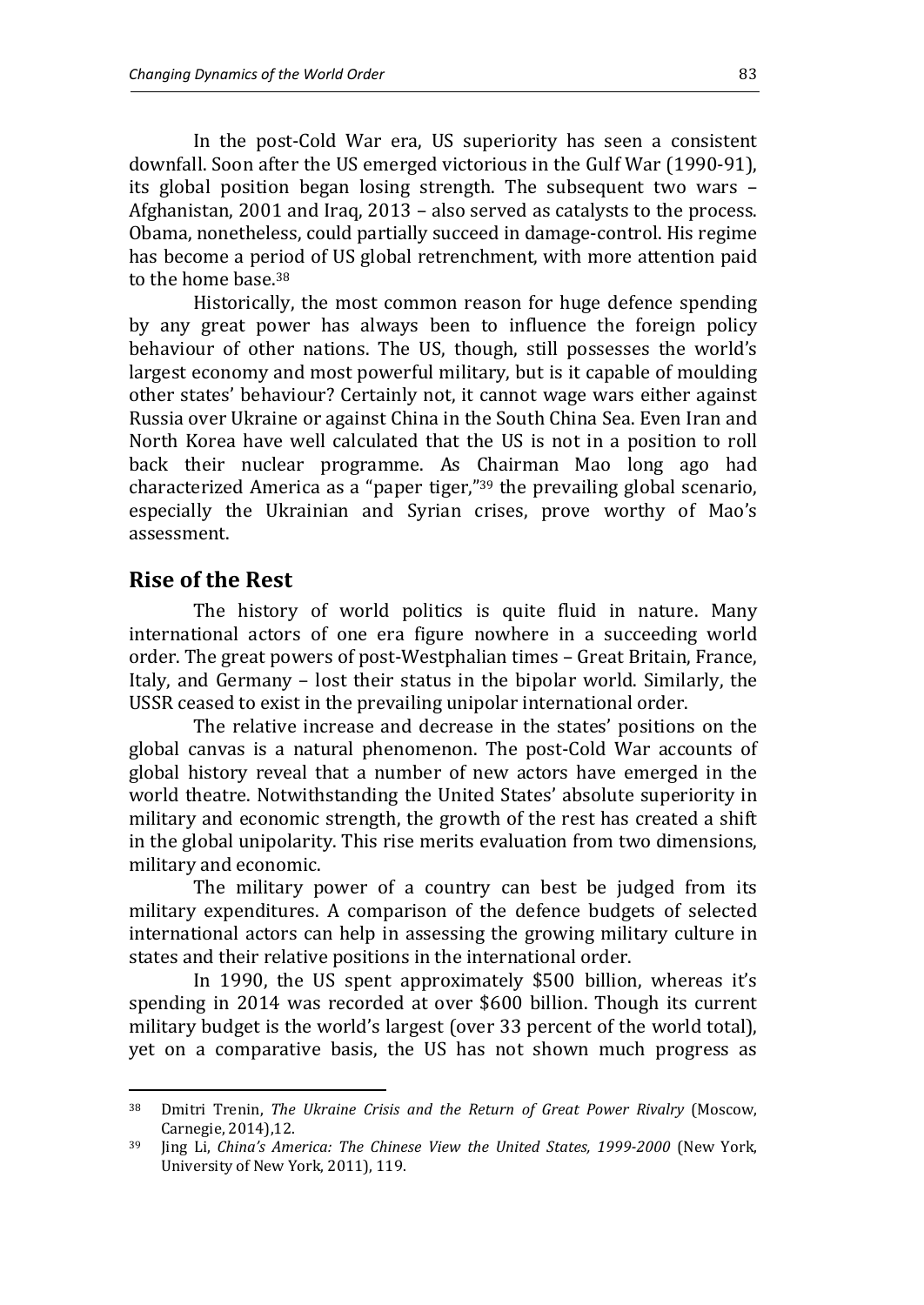compared to other nations. US military spending in 2014 showed an increase of 20 percent as compared to the pre-Cold War period, whereas other nations have made huge investments in their military spending. Just to quote a few, China's spending in 1990 was less than \$20 billion, as compared to over \$200 billion today, showing a record increase of approximately 900 percent. Similarly, Russia by the year 2000 had been spending roughly \$30 billion, whereas its current spending is over \$80 billion (nearly a 200 per cent increase). In other nations, the Indian military budget has increased by over 150 percent than what it was in 1990; that of Iran and Saudi Arabia over 200 percent each; and that of France, UK, and Germany by over 50 percent. Pakistan's military budget in the 1990s used to be roughly \$4-4.5 billion, which now ranges from \$8-8.5 billion (a 100 percent increase). These statistics reflect changing trends in military spending that have a significant impact on states' behaviour in the international system.40 The above statistics suggest that, though America still holds the absolute military power, yet its gap with other nations is systematically decreasing.

From an economic perspective, the databases of various institutions, like the IMF and the World Bank as well private organizations, can best serve the 'rise of the rest' phenomenon. The US GDP from 1990 to date has increased from \$6 trillion to over \$17 trillion, showing an increase of approximately 200 percent. Contrarily, China has shown an increase from barely \$0.4 trillion to \$10 trillion (over 2,500 percent) in the same period. Brazil expanded from \$0.5 trillion to \$2.3 trillion (400 per cent); India, from just \$0.3 trillion to \$2 trillion (over 500 percent); and Russia, from \$0.5 trillion in 1990, has risen to \$2 trillion today, with a jump of over 250 percent.<sup>41</sup>

The relative economic developments in various regions, coupled with the global recession of 2008, had an adverse effect on the US economic ranking. This also made the global balance shift in favour of non-Western societies. China, India, Brazil, Turkey, Mexico, South Africa, and Indonesia have all surged ahead, with a number of other emerging market economies following them. The G-20 group, born out of the global crisis, has begun to appear more important than the G-8 (or the G-7).<sup>42</sup>

### **Renaissance of Realism**

 $\overline{a}$ 

After the disintegration of the Soviet Union, the pundits of Liberal theory in International Relations proclaimed their triumph and denounced that Realism had gone the way of the dinosaurs. Francis Fukuyama – the

<sup>40</sup> SIPRI, "Military Expenditure Database," <http://www.sipri.org/research/armaments/ milex/milex\_database> (accessed November 3, 2015).

<sup>41</sup> The World Bank, "Gross Domestic Product 2014", Databank, The World Bank, <http://databank.worldbank.org/data/>, (accessed November 1, 2015).

<sup>42</sup> Dmitri Trenin, *The Ukraine Crisis and the Return of Great Power Rivalry* (Moscow, Carnegie, 2014), 13.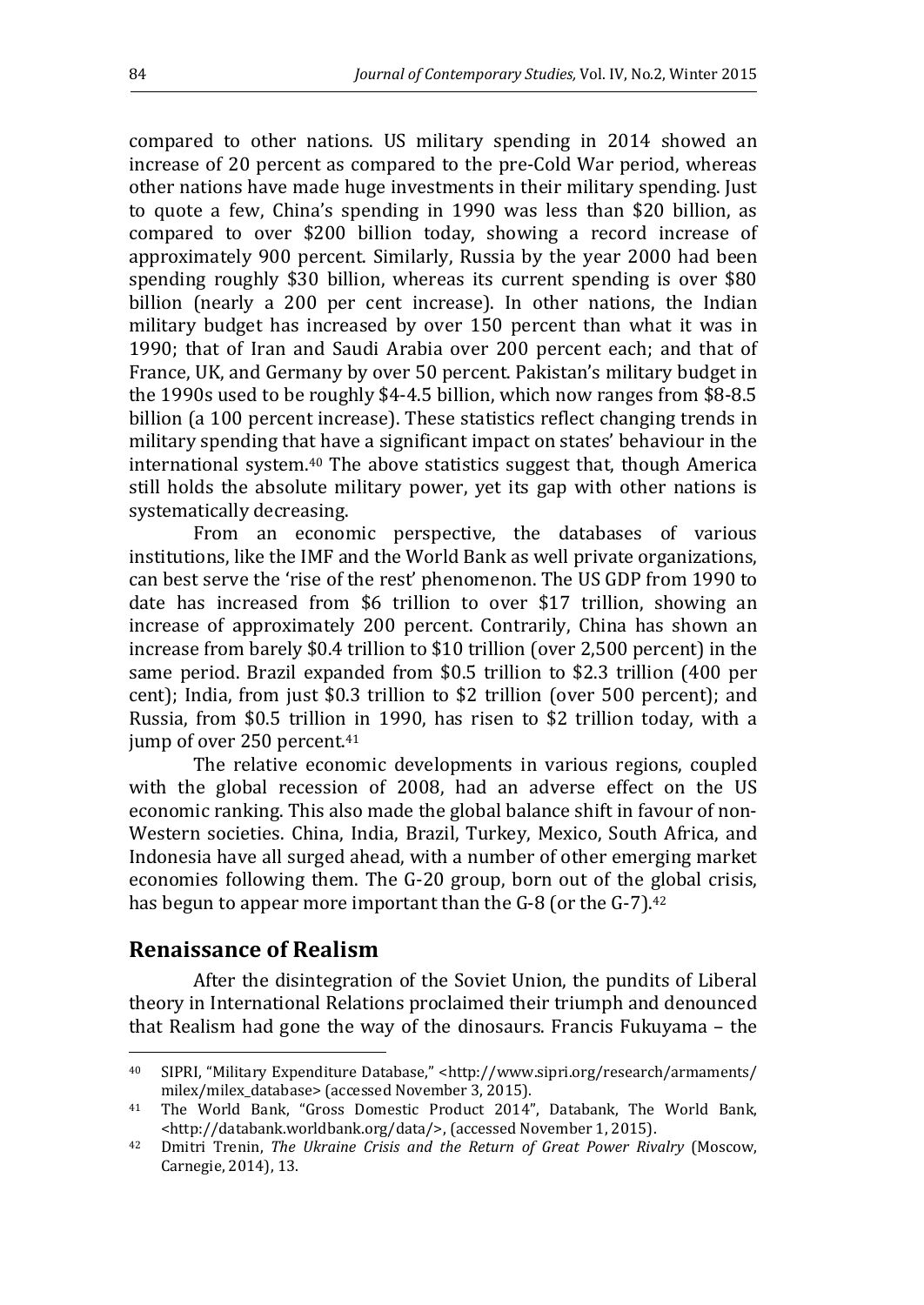torchbearer of neo-liberalism - symbolized the fall of the world's largest Communist empire with "the end of history"43 and claimed that with the breakup of the Soviet Union, "there is no struggle or conflict over 'large' issue, and consequently no need for generals and statesmen; what remains is primarily economic activity." Fukuyama's claim lived for a very short period of time. While the liberalists were still rejoicing in their triumph, Huntington came out with his "Clash of Civilizations" theory, marking the re-entry of neo-realists in the world theatre. The drastic episode of September 11, 2011, further undermined the liberal ideology among practitioners of international relations.

As per Mearsheimer's arguments, the post-Cold War era did not bring any change to the basic architecture of the world order and states' behaviour.44 Similarly, Morgenthau believes that due to the prevailing environment of security competition, the possibility of wars among international actors cannot be ruled out. He supplements his argument by saying that "states are hardwired with an insatiable lust for power so as to secure their national interests."45 Russia's power plays in Ukraine and Syria – besides illustrating that a state's "zero-sum" quality of securing only its national interests and proving that "the end of history" theory is no more relevant – has marked a renaissance of Realism in the prevalent anarchic international structure.

#### **Conclusion**

No world order has survived forever. Change being a permanent feature of the international system, the shift in the existing unipolar moment is a natural phenomenon. It took three centuries for the world system to transit from multipolarity to bipolarity in 1945. The bipolar system prevailed for almost half of the century and was followed by unipolarity in 1991. The life cycle of the unipolar moment seemed to be the shortest one as it has started changing its colours in just a quarter of a century's time.

American geopolitical supremacy commenced with their entry in World War I. After power sharing with the former Soviet Union during the Cold War era, the US became the sole superpower in 1991. Notwithstanding, its numerical superiority in military and economic strength, the question of its dominance has seriously been weighed in academic circles. Under the quasi-mathematical equation of a state's power, given by David Singer, political scientists today raise serious questions about America's capabilities. Far from countering Russia's

<sup>43</sup> Frances Fukuyama, *The End of History and the Last Man* (Simon and Schuster, 2006), 31.

<sup>44</sup> Michal Brecher & Frank P. Harvey ed(s), *Realism and Institutionalism in International Relations* (Michigan, University of Michigan, 2002), 5.

<sup>45</sup> Ibid., 25.